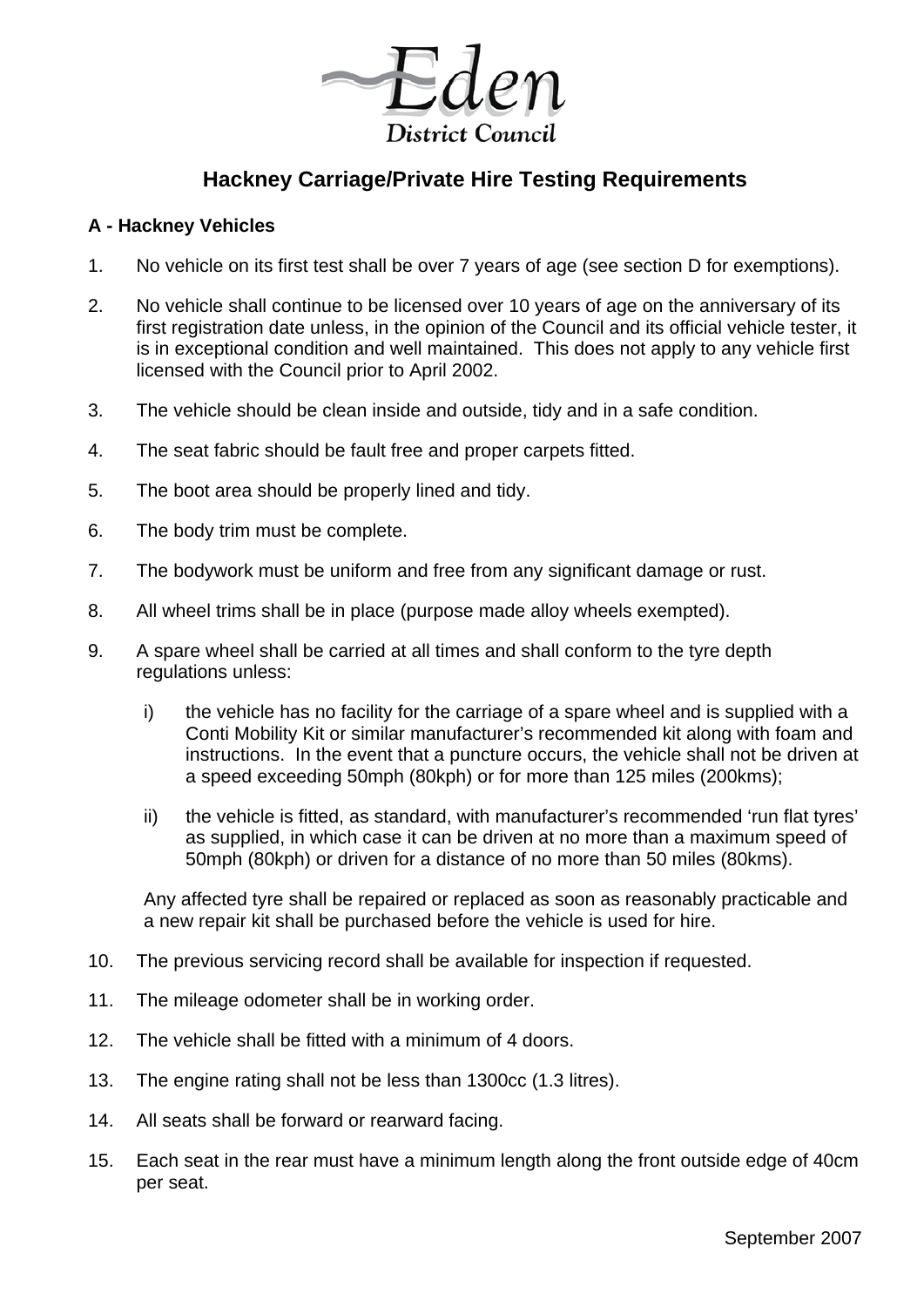- 16. If the distance from the ground to the top of the sill exceeds 40cm then a suitable step is to be provided.
- 17. The vehicle must have a suitable luggage compartment or area to facilitate the storage of one piece of luggage per passenger.
- 18. Every window of the vehicle that has a window opening mechanism must allow the window to move upwards and downwards.
- 19. The current table of fares must be clearly displayed (provided by the Council).
- 20. The plate number and passenger number restriction must also be displayed inside (provided by the Council).
- 21. Every passenger seat must be fitted with a seat belt harness.
- 22. A fire extinguisher must be fitted of at least 0.9kg dry powder type or a 2.0kg for minibuses or similar vehicles complying with EN3 standard. The vehicle plate number shall be permanently marked thereon.
- 23. A suitable first aid kit containing appropriate first aid dressings and other appliances shall be carried so as to be readily available for immediate use. The vehicle plate number shall be permanently marked thereon.
- 24. A sign indicating a no smoking ban in the vehicle shall be displayed either in words or picture form.
- 25. A hackney meter shall be fitted and calibrated to the current fare rates. The meter shall be so visible to the passengers.
- 26. A roof sign shall be firmly affixed displaying words Hackney/or Taxi/name of company or a telephone number or a sign which illuminates indicating the vehicle is for hire.
- 27. Every vehicle over 5 years of age shall be subject to a retest every 6 months.
- 28. On a first test if the vehicle should fail, then a second test will be provided free of charge if it is returned to the garage within 72 hours. If a return test is not convenient during this period, due to extenuating circumstances, and the vehicle has covered minimal mileage in the ensuing period no charge will be made.
- 29. Upon a satisfactory test result (this applies to brand new vehicles also) the testing station will issue a 'Pass Certificate' and a current MOT certificate. The vehicle operator must produce the pass certificate to the Licensing Section.
- 30. Upon production to the Licensing Section of:
	- a) Compliance Test Pass Sheet;
	- b) MOT Certificate;
	- c) current policy of insurance;
	- d) registration document (if first licence application)

the vehicle licence will then be issued.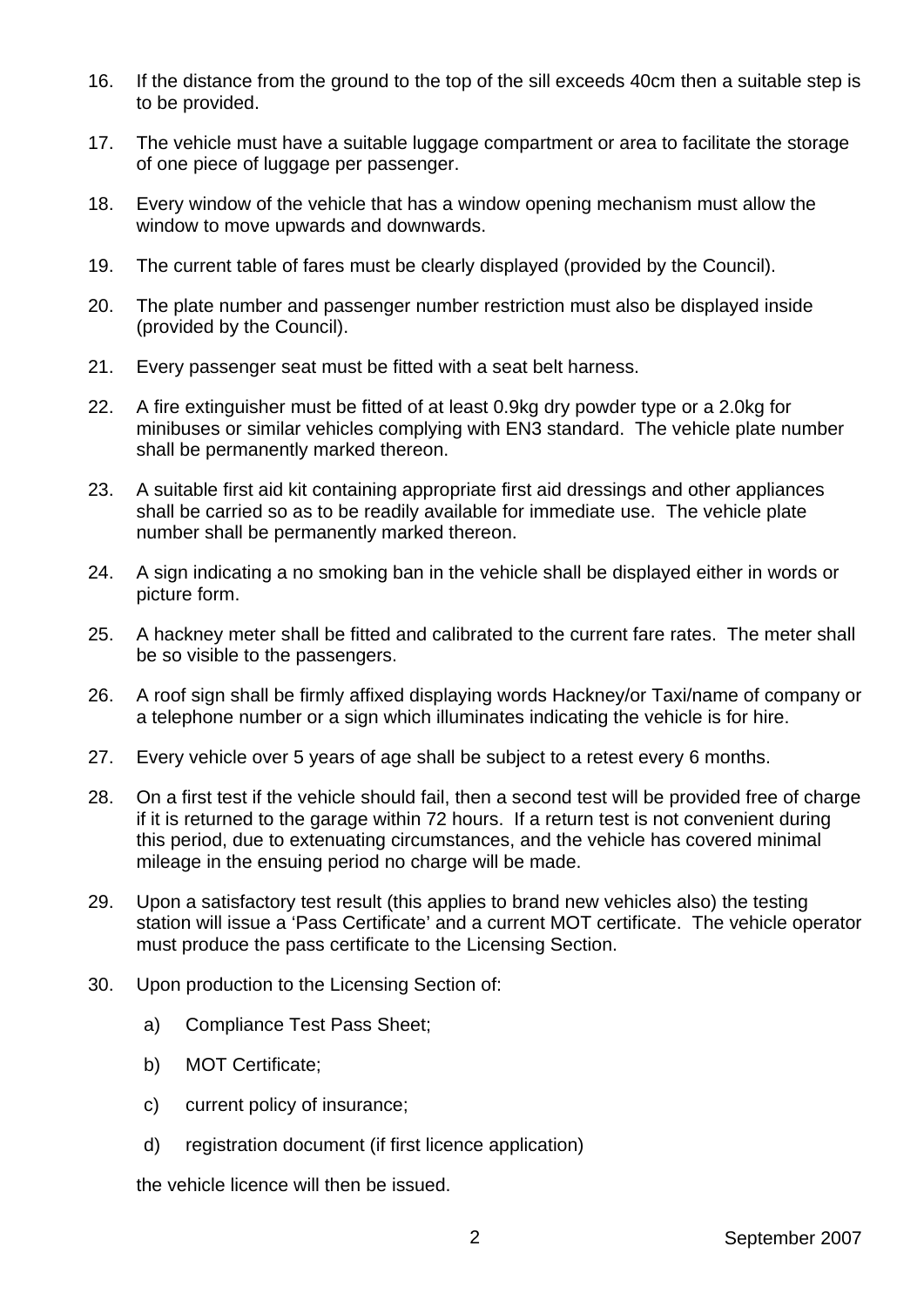31. If relevant, load sensing devices fitted to the vehicle will be subject to testing.

## **B - Private Hire Vehicles**

- 1. A vehicle must not be over 7 years of age on its first test.
- 2. The maximum age policy also applies as hackney carriage.
- 3. If a hackney meter is fitted it shall be calibrated to the current fare rates, visible to the passengers and a current fare card shall be displayed.
- 4. Any roof sign fitted shall not include the words Hackney, Taxi or Cab.
- 5. All other requirements/policies are deemed the same as hackney vehicles.

## **C - Emergency Licensing of Hackney/Private Hire Vehicles**

The emergency licensing procedure is intended to allow taxi proprietors to continue to provide a service to the public in light of exceptional circumstances, ie their own vehicle has been forced off the road by either breakdown or has been involved in an accident.

- 1. The temporary licence will last a maximum of 7 days, beyond which the vehicle must be subjected to the normal test at the Council's authorised testing station.
- 2. The temporary plate will be issued only on completion of the following criteria:
	- i) the vehicle is booked into an authorised testing station and, owing to exceptional circumstances, the test cannot be completed within 7 days;
	- ii) the vehicle has been subjected to an MOT test in the last 28 days;
	- iii) the vehicle complies with the standard Hackney/Private Hire conditions, ie meter fitted and calibrated, fire extinguisher, first aid kit etc. Please note that the current age policy would apply.

In this situation the vehicle must also be suitably insured. The checks to ensure compliance with the current standard conditions would be conducted by the Council's Licensing Section.

Application for this temporary licence should be made through the Licensing Section at the Town Hall, Penrith during normal office hours.

## **D - Vehicles over 7 and 10 Year Age Limits**

An overall limit of 10 years is adopted as the maximum age for which a vehicle may be licensed by the Council, with an exception that any vehicle over 10 years of age on the anniversary of its first registration date will not have its licence renewed unless, in the opinion of the Council's appointed vehicle testers and the Licensing Officers the, vehicle is in exceptional condition and well maintained. The following criteria refers to any new application for vehicles over 7 years and to those over 10 years first licensed by the Council after April 2002.

## **Exceptionally well maintained exterior**

1. All bodywork to be clean and sound, free from rust, dents, scrapes, or significant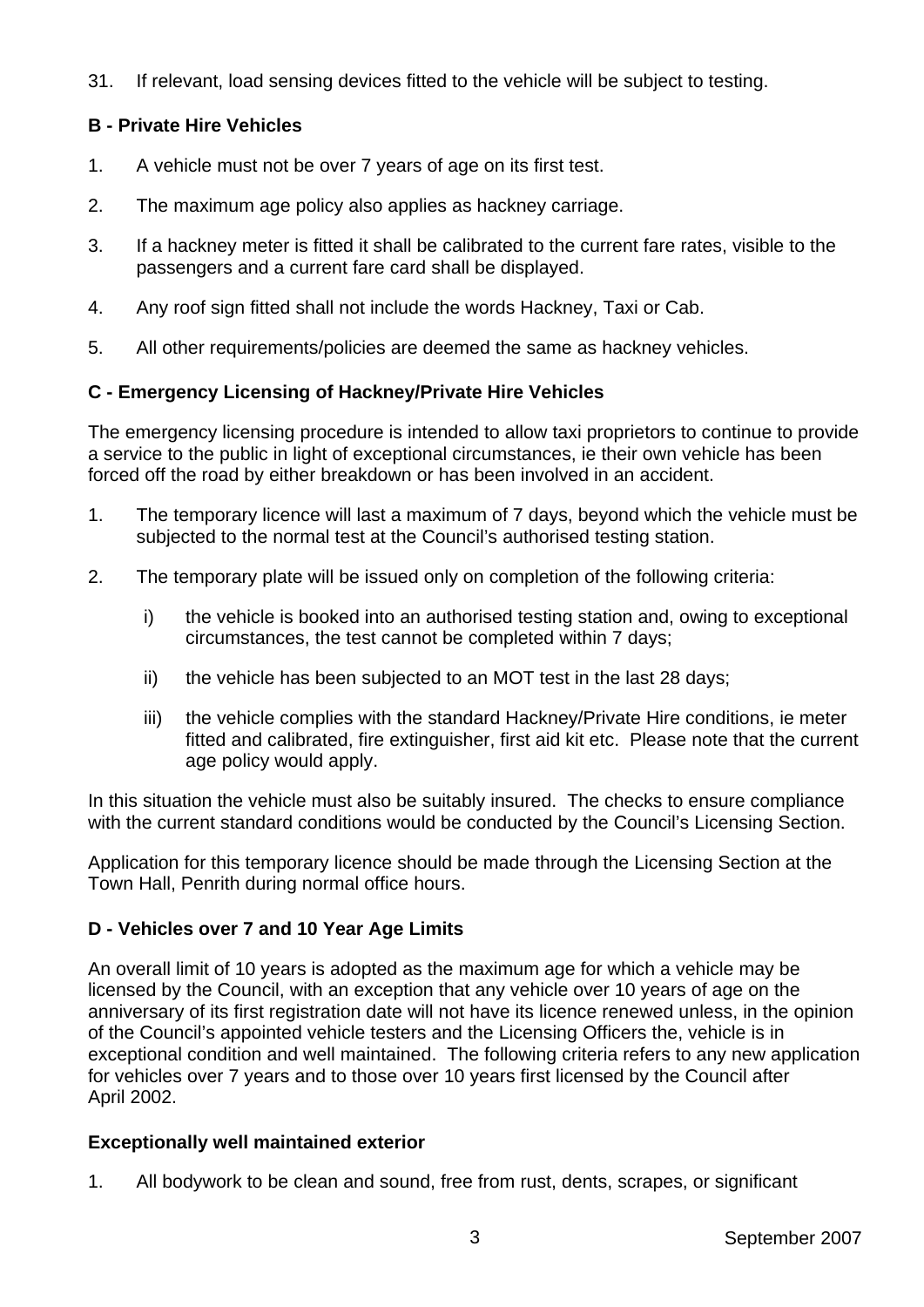scratches or loose panels.

- 2. All paintwork to be in first class condition with no egg-shell finish or different shades or colours either inside or outside which are visible to the public.
- 3. All wheel trims to be fitted according to the manufacturer's specification and all matched.
- 4. Door or wing mirrors to be in good condition.
- 5. Front and rear registration plates to be clean, clear, unbroken and conform to the relevant legislation.
- 6. Front and rear bumpers to have no rust, dents, cracks or scrapes and be securely fitted.
- 7. Mud flaps if fitted should be maintained.
- 8. No broken, cracked or missing glass or surrounds on all front and rear lights where fitted.
- 9. Radiator grills should be secure and the original specification.
- 10. Windscreen and rear screen wiper arms should be in good condition and rust free and properly fitted.
- 11. All door locks and boot locks fitted to be in working order.
- 12. All doors should be easily opened.
- 13. All door handles should be properly fitted easily operated and of original specification.
- 14. A spare wheel which conforms to legal requirements must be carried and securely fitted along with the relevant, jack and wheel brace.
- 15. All tyres to conform to legal requirements.
- 16. All road wheels to be clean, and free from significant marks or damage and rust free.
- 17. Vehicle to have a current MOT certificate.
- 18. A full service history to be produced.

#### **Exceptionally well maintained interior**

- 1. All seats to be manufacturer's original design, should all match, be securely fitted with no stains, holes or tears, without seat covers.
- 2. All seat belts should be clean, in good working order. All anchorage point covers should be properly fitted and match original trim.
- 3. All panels should be clean and match original trim.
- 4. Fitted carpets should be of original specification securely fitted with no stains or holes.
- 5. All instruments, accessories, ash trays etc fitted securely and matching trim.